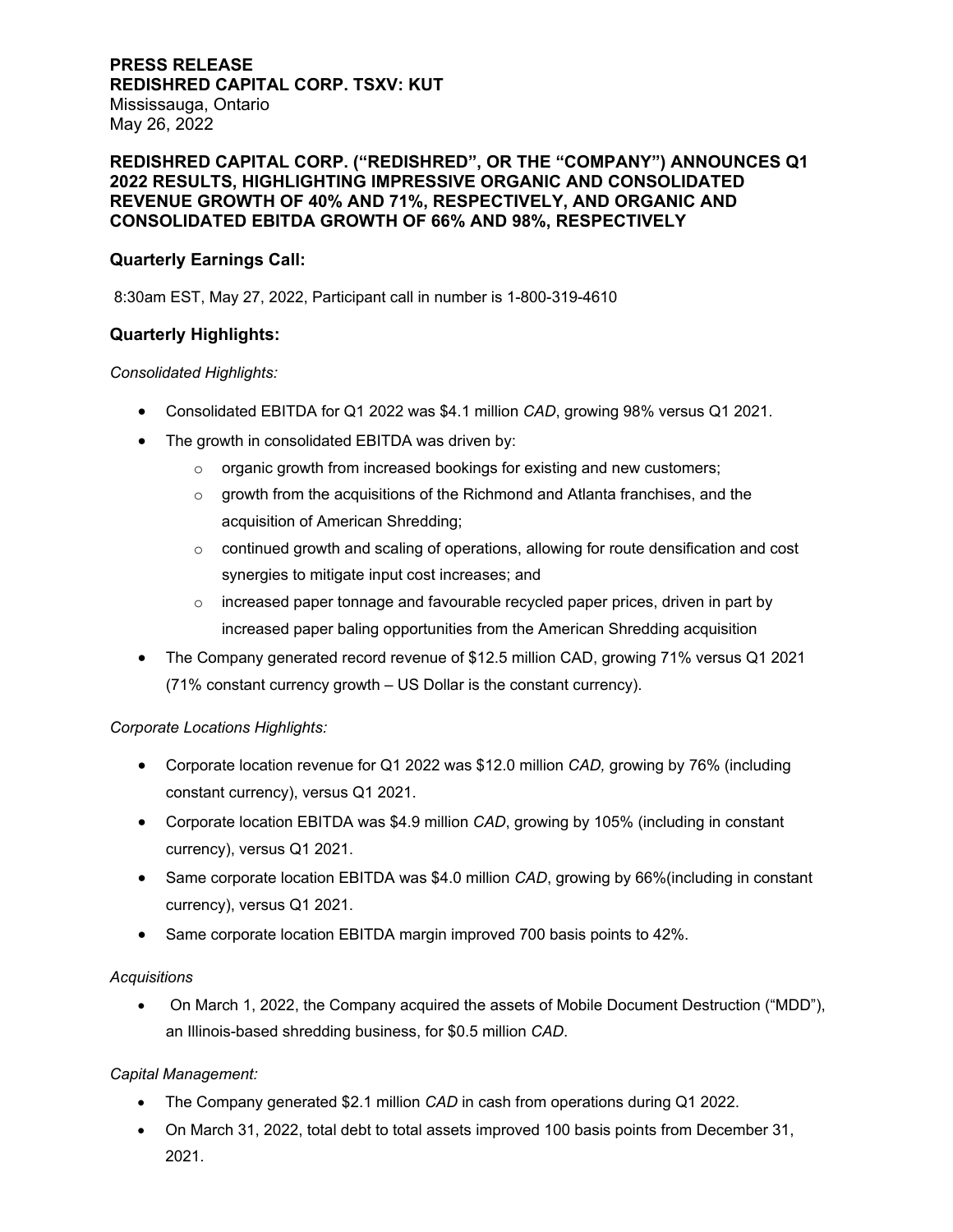As at March 31, 2022, the Company has \$9.3 million *CAD* in cash, \$1 million *CAD* available on its operating line of credit, and \$3.4 million *CAD* available on its non-revolving term loan.

### **Management's Comments on Q4-2021**

Jeffrey Hasham, the Company's Chief Executive Officer, noted "We are off to a positive start in 2022, continuing to build the Proshred, Proscan and Secure E-Cycle brands, with each having their best quarter to date."

Mr. Hasham continued, "Our Proshred business continues to grow, driven by the shredding requirements of both existing and new customers, as businesses re-open and look to expand. We are continuing to see high levels of interest in customers looking to digitize their documents and as a result, have seen significant growth in our Proscan business. Secure E-Cycle is a relatively new offering for us in response to customer requirements to securely dispose of electronic waste, and this business has not only recovered, but grown from its pre-COVID-19 levels."

Mr. Hasham then added, "From the acquisition-front, we completed the acquisition of Mobile Document Destruction, an Illinois-based shredding business, in March 2022. I am also happy to report that American Shredding, which we acquired in December of 2021, has been performing to expectations. Also noteworthy is that paper prices so far in 2022 have been continuing their upward trajectory."

Mr. Hasham closed with, "From a financial perspective, Q1 2022 Corporate location EBITDA was \$4.9 million Canadian, an increase of 105% from Q1 2021. This would not be possible without the support of the Redishred team, so I want to take this opportunity to thank them for their continued hard work and commitment to excellence."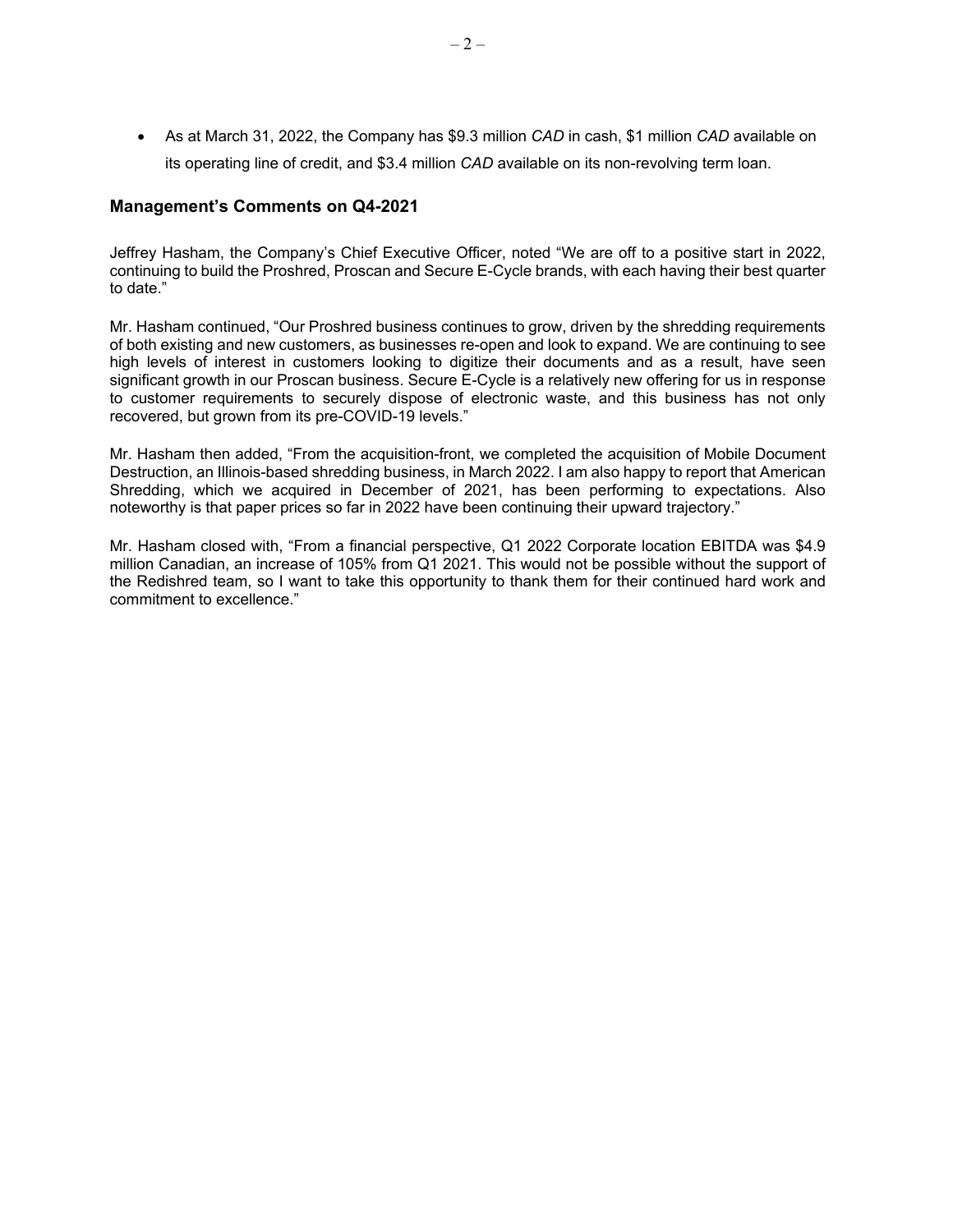# **Financial Highlights:**

| For the three months ended March 31,                      | 2022           | 2021           | Change $(1)$      |
|-----------------------------------------------------------|----------------|----------------|-------------------|
| System Sales Performance - in USD, in \$000's             |                |                |                   |
| Total locations in the United States                      | 30             | 30             | 0%                |
| Total system sales                                        | \$16,409       | \$10,682       | 54%               |
| % of scheduled sales                                      | 46%            | 52%            |                   |
| Consolidated Operating Growth - in CAD, in \$000's        |                |                |                   |
| Revenue                                                   | \$12,517       | \$7,313        | 71%               |
| <b>EBITDA</b>                                             | \$4,066        | \$2,054        | 98%               |
| <b>EBITDA</b> margin                                      | 32%            | 28%            | 400 bps<br>168%   |
| Operating income<br>Operating income margin               | \$2,732<br>22% | \$1,021<br>14% | 800 bps           |
| Operating income less net interest expense                | \$2,349        | \$773          | 204%              |
| Operating income per weighted average share fully diluted | \$0.030        | \$0.013        | 132%              |
| Government assistance not included in the above (2)       |                | \$1,320        | 100%              |
| Corporate Location Performance - in CAD, in \$000's       |                |                |                   |
| Revenue                                                   | \$11,996       | \$6,805        | 76%               |
| <b>EBITDA</b>                                             | \$4,929        | \$2,403        | 105%              |
| EBITDA margin                                             | 41%            | 35%            | 600 bps           |
| Operating income<br>Operating income margin               | \$3,617<br>30% | \$1,395<br>20% | 159%<br>1,000 bps |
| Operating income less recycling                           | \$1,321        | \$773          | 71%               |
| Capital Management - in CAD:                              |                |                |                   |

*(In \$000's)* 

| As at March 31, and December 31,                                | 2022    | 2021    | Change $(1)$ |
|-----------------------------------------------------------------|---------|---------|--------------|
|                                                                 |         |         |              |
| Working capital                                                 | \$5,228 | \$3,977 | 31%          |
| Debt to total assets ratio                                      | 0.48    | 0.49    | $(3)$ %      |
| Normalized Fixed Charge Coverage ratio - rolling 3 months       | 1.51    | 1.57    | $(4)\%$      |
| Normalized Total Funded Debt to EBITDA ratio - rolling 3 months | 2.29    | 2.39    | (4)%         |

(1) Change expressed as a percentage or basis point ("bp").

(2) During Q1-2021, the Company qualified for the second round of the United States Paycheck Protection Program ("PPP") forgivable loans which were made available to eligible US businesses that have been affected by the COVD-19 pandemic and the Canadian Emergency Wage Subsidy ("CEWS") in Canada.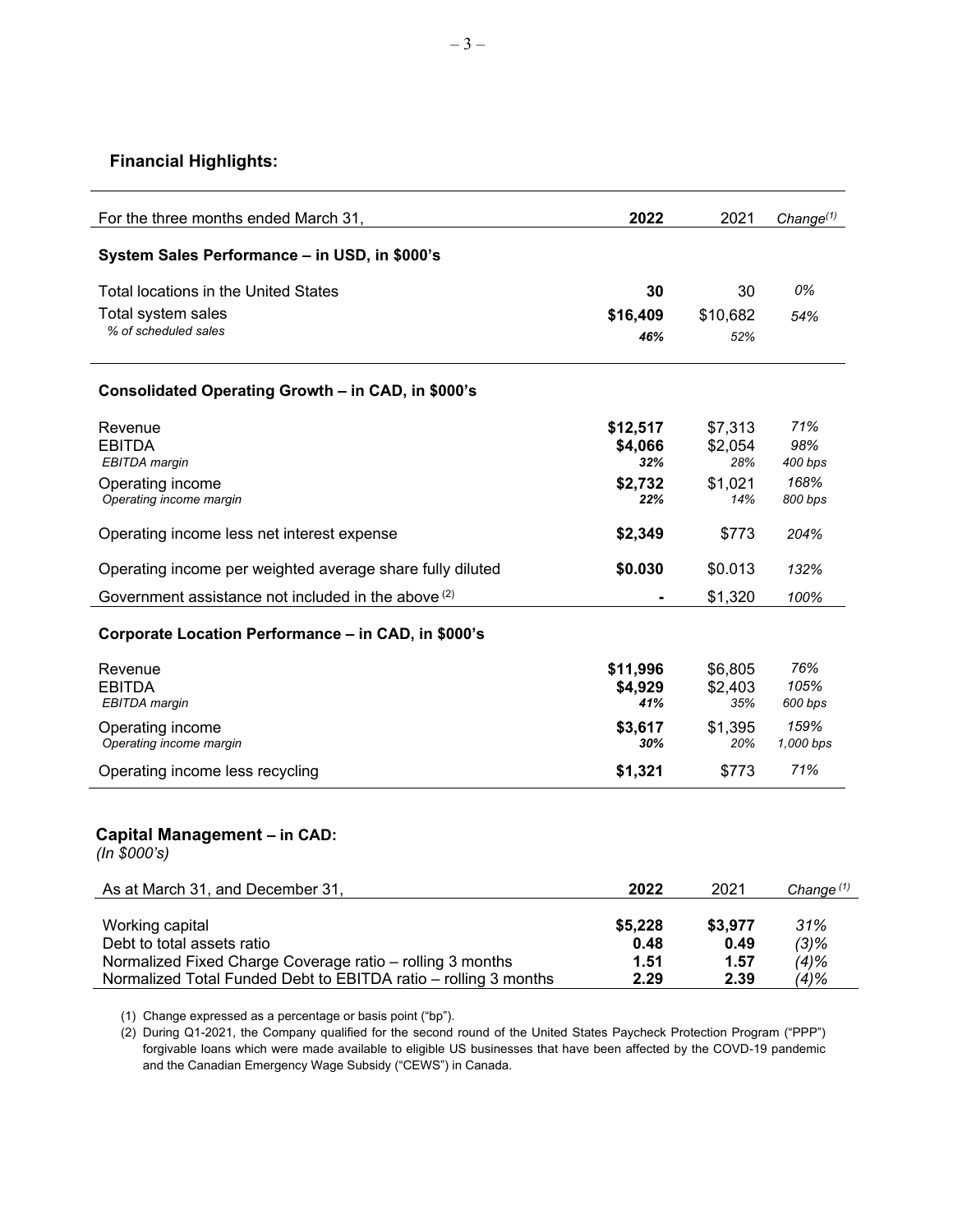### *Revenue Growth in Q1-2022*

The Company achieved 71% total revenue growth and total revenue growth in constant currency during Q1-2022 versus Q1-2021 primarily due to the following:

- (1) the acquisitions conducted during the last 12 months;
- (2) the organic sales growth due to:
	- a. the recovery of the economy and the continued easing of COVID-19 restrictions;
	- b. the addition of new customer accounts; and
	- c. the growth from existing customer accounts.

The quarter-over-quarter and constant currency quarter-over-quarter growth is identical, as the average foreign exchange rate in Q1-2022 and Q1-2021 between the U.S. dollar and Canadian dollar was the same.

#### *Q1-2022 System Sales Continued to Grow*

Shredding system sales in Q1-2022 grew versus Q1-2021, from both franchise and corporate location organic and acquisition related growth.

### **Franchise Operations**

During Q1-2022, the Company supported 16 franchisees across the United States. The franchise system's high-level sales results are as follows:

|                                                          | For the three months ended<br>March 31, |               |              |  |
|----------------------------------------------------------|-----------------------------------------|---------------|--------------|--|
| In USD, In \$000's                                       | 2022                                    | 2021          | % Change     |  |
| Total same locations<br>Total same location system sales | 16<br>\$6,876                           | 18<br>\$4,763 | (11)%<br>44% |  |
| Total same location scheduled service sales              | \$3,351                                 | \$2,561       | 31%          |  |
| Total same location unscheduled service sales            | \$2,040                                 | \$1,720       | 19%          |  |
| Total same location recycling sales                      | \$1,485                                 | \$482         | 208%         |  |

### **Corporate Locations**

Total corporate location revenues and EBITDA grew by 76% and 105%, respectively, in Q1-2022 versus Q1-2021 due to the acquisitions conducted over the past twelve months and the organic growth from same locations. Total EBITDA margin improved by 600 basis points over this period to 41% in Q1-2022.

During Q1-2022, same corporate location shredding revenue grew 21% over Q1-2021, recovering well from the pandemic. The Company also continued to manage its same location direct and administrative costs, resulting in same corporate location EBITDA growth of 66% compared to Q1-2021.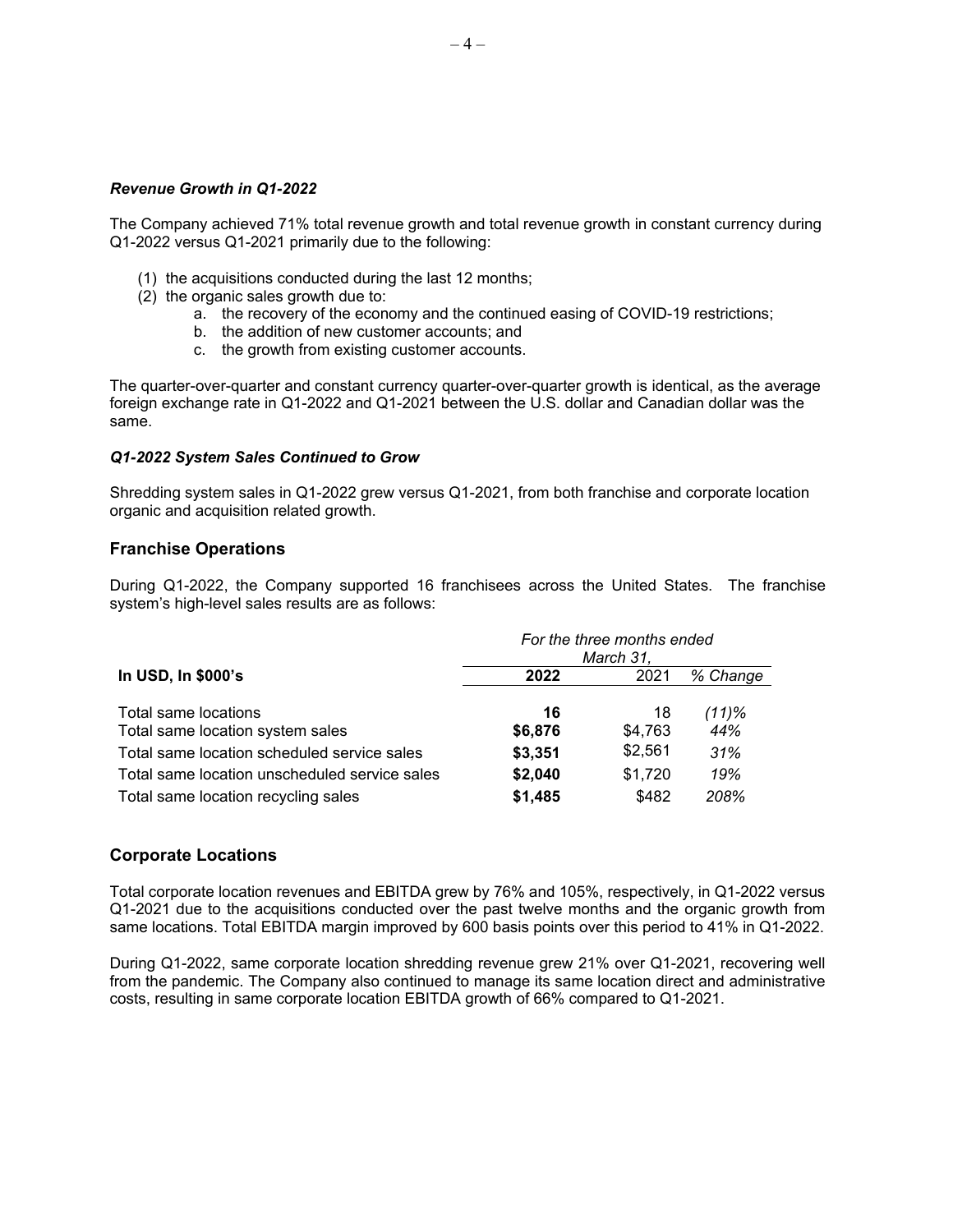| For the three months ended<br>March 31, 2022 | Quarter-over-year<br>growth | <b>Constant currency</b><br>Quarter-over-quarter<br>arowth |
|----------------------------------------------|-----------------------------|------------------------------------------------------------|
| <b>Same Corporate Locations:</b>             |                             |                                                            |
| <b>Total Revenue</b>                         | 40%                         | 40%                                                        |
| <b>EBITDA</b>                                | 66%                         | 66%                                                        |
| Operating Income                             | 115%                        | 115%                                                       |
| <b>Total Corporate Locations:</b>            |                             |                                                            |
| <b>Total Revenue</b>                         | 76%                         | 76%                                                        |
| <b>EBITDA</b>                                | 105%                        | 105%                                                       |
| Operating Income                             | 159%                        | 159%                                                       |

|                                     |              | <b>Total Corporate Locations</b> |                 |              | <b>Same Corporate</b><br><b>Locations</b> |                | Non-same<br>Corporate<br><b>Locations</b> |      |
|-------------------------------------|--------------|----------------------------------|-----------------|--------------|-------------------------------------------|----------------|-------------------------------------------|------|
| For the three<br>months             |              |                                  |                 |              |                                           |                |                                           |      |
| ended March 31,                     | 2022         | 2021                             | % Change        | 2022         | 2021                                      | % Change       | 2022                                      | 2021 |
|                                     | \$           | \$                               |                 | \$           | \$                                        |                | \$                                        | \$   |
| Revenue:                            |              |                                  |                 |              |                                           |                |                                           |      |
| Shredding sales                     | 8,754        | 5,665                            | 55%             | 6,864        | 5,665                                     | 21%            | 1,890                                     |      |
| Electronic waste<br>sales           | 297          | 231                              | 29%             | 297          | 231                                       | 29%            |                                           |      |
| Scanning sales                      | 648          | 287                              | 126%            | 648          | 287                                       | 126%           |                                           |      |
| Recycling sales                     | 2,297        | 622                              | 269%            | 1,743        | 622                                       | 180%           | 554                                       |      |
| <b>Total sales</b>                  | 11,996       | 6,805                            | 76%             | 9,552        | 6,805                                     | 40%            | 2,444                                     |      |
| Operating costs (1)                 | 7,067        | 4,402                            | 61%             | 5,572        | 4,402                                     | 27%            | 1,495                                     |      |
| <b>EBITDA</b>                       | 4,929        | 2,403                            | 105%            | 3,980        | 2,403                                     | 66%            | 949                                       |      |
| % of revenue                        | 41%          | 35%                              | 600 bps         | 42%          | 35%                                       | 700 bps        | 39%                                       |      |
| Depreciation-<br>tangible assets    | 1,312        | 1,008                            | 30%             | 983          | 1,008                                     | (2)%           | 329                                       |      |
| Operating income                    | 3,617        | 1,395                            | 159%            | 2,997        | 1,395                                     | 115%           | 620                                       |      |
| % of revenue                        | 30%          | 20%                              | 1000bps         | 31%          | 20%                                       | 1100 bps       | 25%                                       |      |
|                                     |              |                                  |                 |              |                                           |                |                                           |      |
| Operating income                    |              |                                  |                 |              |                                           |                |                                           |      |
| less recycling                      | 1,320        | 773                              | 71%             | 1,254        | 773                                       | 62%            | 66                                        |      |
| % of revenue<br>excluding recycling | 14%          | 13%                              | 100 bps         | 16%          | 13%                                       | 300 bps        | 3%                                        |      |
|                                     |              |                                  |                 |              |                                           |                |                                           |      |
| EBITDA - in USD<br>% of revenue     | 3,893<br>41% | 1,873<br>35%                     | 108%<br>600 bps | 3,144<br>42% | 1,873<br>35%                              | 68%<br>700 bps | 749<br>39%                                |      |
|                                     |              |                                  |                 |              |                                           |                |                                           |      |

Note 1: During Q1-2022, acquisition/vendor-related consulting fees of \$58 (Q1-2021 \$26) are included in the total and non-same corporate location operating costs.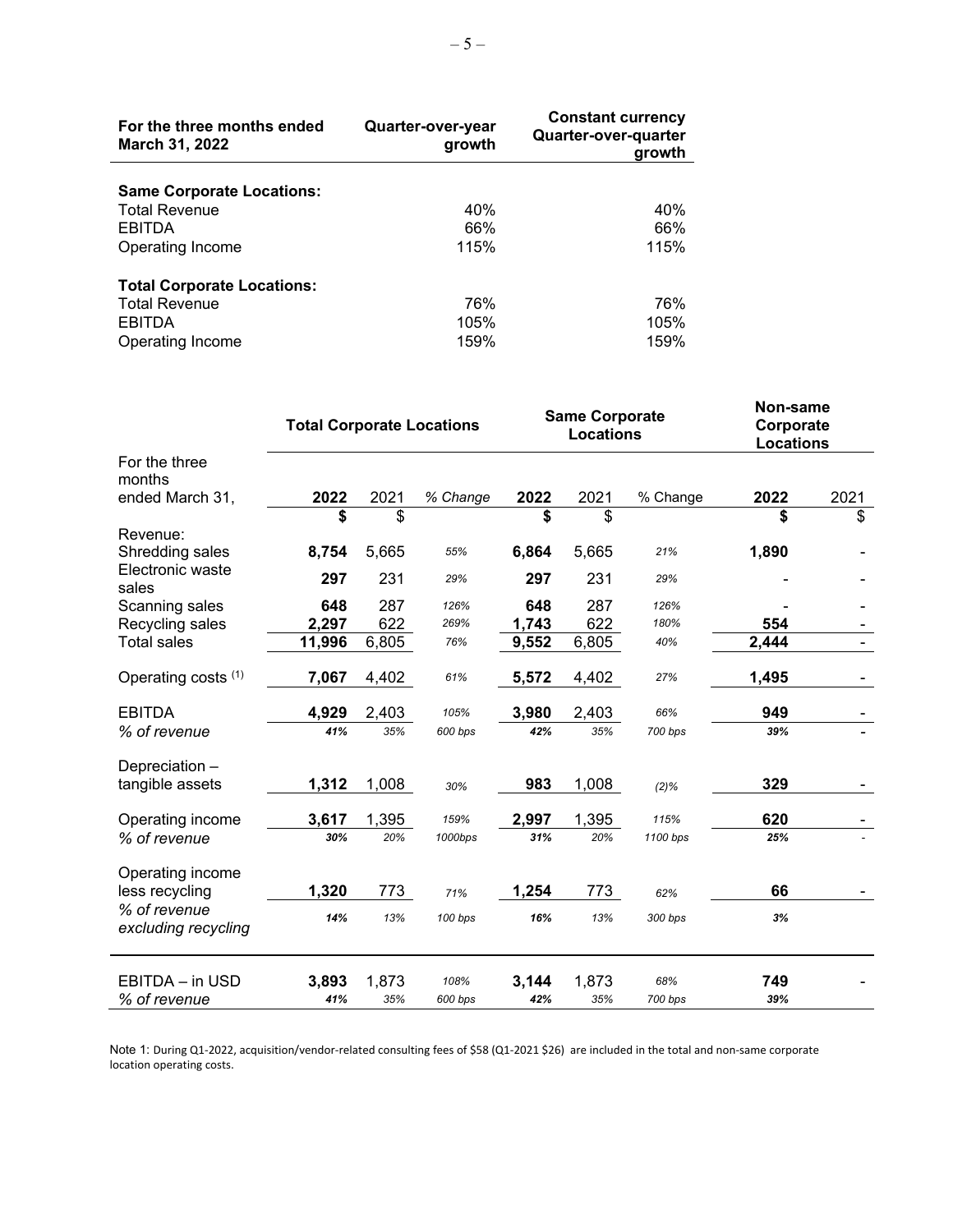## **Corporate Locations Trend:**

|                               | 2022   | 2021  |       |       |       | 2020    |       |         |  |
|-------------------------------|--------|-------|-------|-------|-------|---------|-------|---------|--|
| In \$000's, in CAD            | Q1     | Q4    | Q3    | Q2    | Q1    | Q4      | Q3    | Q2      |  |
| Revenue (\$)                  | 11.996 | 9.946 | 9,273 | 8.177 | 6.805 | 5,572   | 6.093 | 5,532   |  |
| Quarter over quarter % change | 21%    | 7%    | 13%   | 20%   | 22%   | $(9)$ % | 10%   | $(8)\%$ |  |
| EBITDA (\$)                   | 4.929  | 3.003 | 3.707 | 3.249 | 2.403 | 1.528   | 2,103 | 1,744   |  |
| Quarter over quarter % change | 64%    | (19)% | 14%   | 35%   | 57%   | (27)%   | 21%   | $(2)\%$ |  |

# **Community and Social Commitment**

Our locations under the *PROSHRED*® banner conduct numerous community shredding events. These events provide an opportunity for our clients, clients' employees, local businesses and local residents to ensure their personal and confidential materials are securely destroyed. In addition to helping to reduce identity theft, several of these events allow for donations to various not-for-profit organizations. *PROSHRED*® is also proud that 100% of the shredded material is recycled, as our continued goal is to foster the use of fewer trees in the production of all paper products. Future community shredding event locations can be found at our website, www.proshred.com. Our annual national Shred Cancer event was held in June of 2021 at various Proshred locations. These events are held to raise research funds for the American Institute for Cancer Research ("AICR"). It is our goal as a Company and Franchise System to support AICR in their endeavor to prevent cancer and possibly cure this disease. So far, *PROSHRED*® has raised over USD\$150,000 for this cause. Please visit www.proshred.com/aicr for more information on this effort.

### **Non-IFRS Measures**

There are measures included in this press release that do not have a standardized meaning under International Financial Reporting Standards ("IFRS") and therefore may not be comparable to similarly titled measures presented by other publicly traded companies. The Company includes these measures as a means of measuring financial performance of the Company.

- **Total System Sales** are sales generated by franchisees, licensees and corporately operated locations. The system sales generated by franchisees and licensees drive the Company's royalties. The system sales generated by corporate locations are included in the Company's revenue.
- **Shredding System Sales** are sales generated from customers with regular recurring service referred to as scheduled sales and sales generated from customers who have one-time requirements for information destruction referred to as unscheduled sales. Shredding system sales do not include recycling sales, electronic waste sales and scanning sales. Shredding system sales include sales generated by franchisees, licensees and corporately operated locations.
- **Same Location** for system sales, royalty fees and corporate operational results are indicators of performance of franchisees, licensees and corporately operated locations that have been in the system for equivalent periods in both the current period and the comparative period.
- **Consolidated EBITDA** is defined as earnings before interest, taxes, depreciation and amortization. Consolidated EBITDA also excludes government assistance, re-measurements of contingent consideration, foreign exchange gains and losses, and gains and losses on debt modifications. A reconciliation between net income and consolidated EBITDA is provided below.
- **Consolidated Operating Income** is defined as revenues less all operating expenses, including depreciation on tangible assets. Amortization for intangible assets has not been included in this calculation. A reconciliation between net income and consolidated operating income is provided below.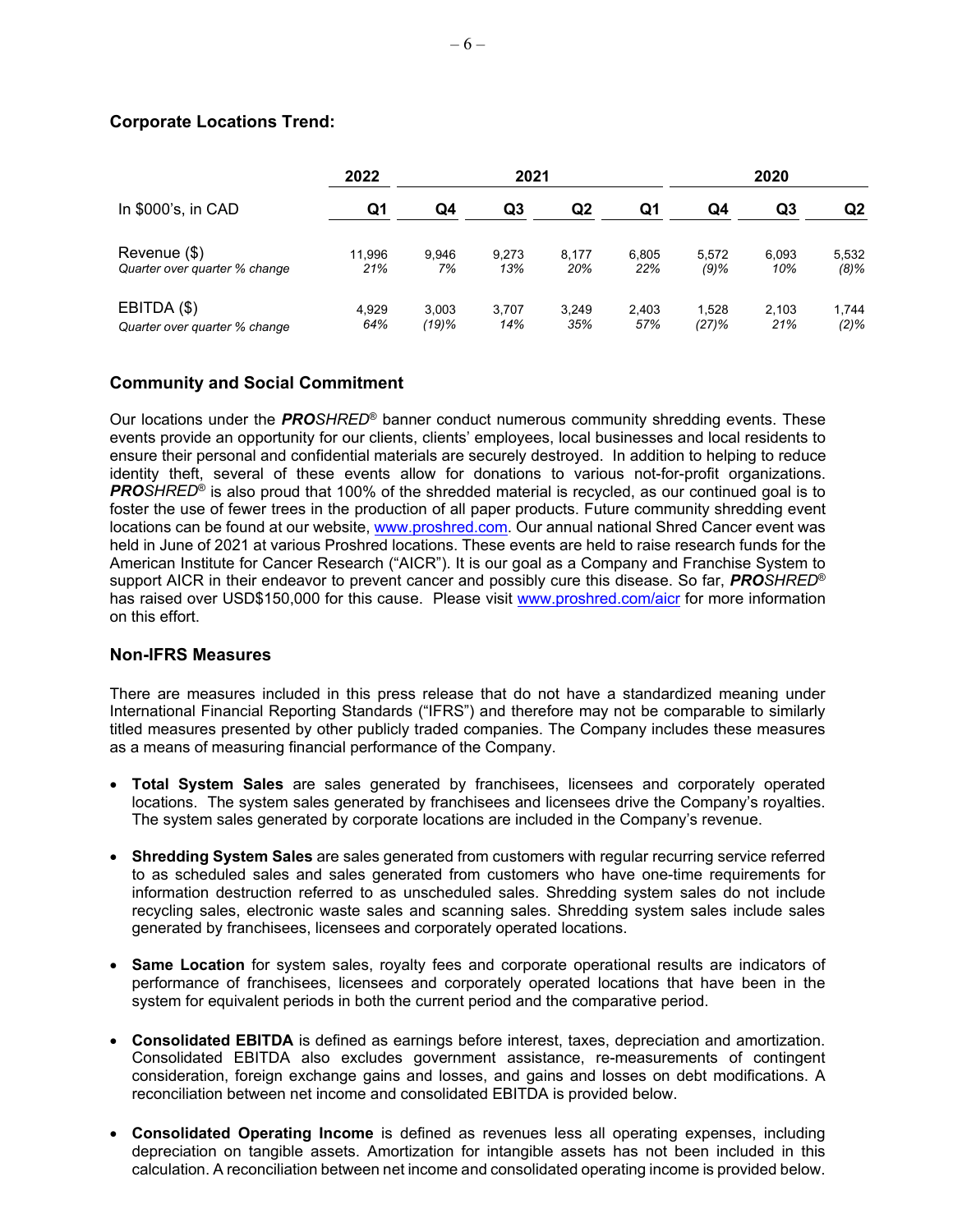- **Consolidated Operating Income less Net Interest Expense** is defined as consolidated operating income including interest income and expense. A reconciliation between net income and consolidated operating income is provided below
- **Corporate Location EBITDA** is defined as earnings for corporately operated locations before interest, taxes, depreciation and amortization and also excludes items identified under the definition of Consolidated EBITDA above.
- **Corporate Location Operating Income** is the income generated by corporately operated locations. The operating income generated is inclusive of depreciation on tangible assets, including trucks, rightof-use-assets and secure collection containers. It does not include amortization related to intangibles assets and interest expense.
- **Corporate Location Operating Income less Recycling** is the corporate location operating income excluding corporate location recycling sales.
- **Margin** is the percentage of revenue that has turned into EBITDA or Operating Income. Margin is defined as EBITDA or operating income divided by revenue.
- **Constant currency** is a measure of growth before foreign currency translation impacts. It is defined as the current period results in CAD currency using the foreign exchange rate in the equivalent prior year period. This allows for period over period comparisons of business performance excluding the impact of currency fluctuations.

#### **Reconciliation of EBITDA and Operating Income to Net Income**

| For the three months ended March 31,                 | 2022     | 2021    | % Change     |
|------------------------------------------------------|----------|---------|--------------|
|                                                      | \$       | \$      |              |
|                                                      |          |         |              |
| <b>EBITDA</b>                                        | 4,066    | 2,054   | 98%          |
| Less: depreciation - tangible assets                 | (1, 334) | (1,033) | 29%          |
| Operating income                                     | 2,732    | 1,021   | 168%         |
| Less: interest expense                               | (383)    | (252)   | 52%          |
| Add: interest income                                 |          | 4       | $(100)\%$    |
| Operating income less net interest expense           | 2,349    | 772     | 204%         |
| Less: amortization - intangible assets               | (779)    | (642)   | 21%          |
| Add: gain on disposition of tangible assets          |          |         | 100%         |
| Add: remeasurement of contingent consideration       | (39)     |         | 100%         |
| Add: government assistance                           |          | 1,320   | $(100)\%$    |
| (Loss) income before foreign exchange and income tax | 1,538    | 1,450   | 6%           |
| Less: foreign exchange loss                          | (750)    | (508)   | 48%          |
| Less: income tax recovery (expense)                  | (515)    | 15      | $(3, 533)\%$ |
| Net (loss) income                                    | 273      | 957     | (71)%        |

# **Financial Statements**

Redishred's March 31, 2022 Financial Statements and Management's Discussion and Analysis will be available on www.sedar.com and www.redishred.com.